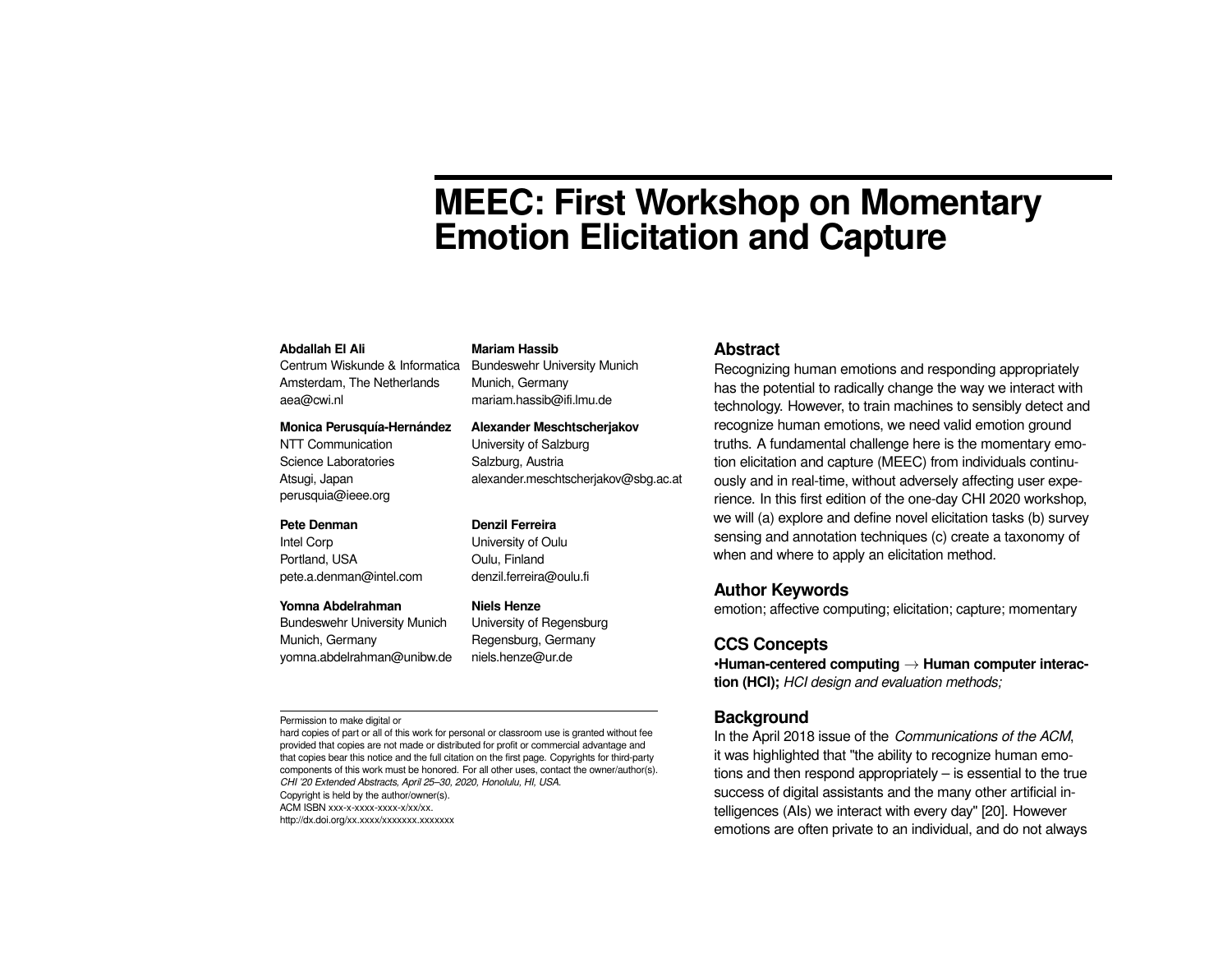have a direct overt manifestation (e.g., in facial expressions [\[4\]](#page-6-0)). From a social, interactionist view, emotions can be viewed as dynamic, culturally mediated, and socially constructed experiences [\[5\]](#page-6-1). Indeed, as Barrett [\[3\]](#page-6-2) states, in the absence of an objective, external way to measure emotional experience, we can only examine emotions through self-reports, and it is our role as researchers to ensure that our ratings are useful and valid indicators of what a person is experiencing. To this end, recognizing human emotions necessitates the ability to reliably and ethically *elicit* emotional (affective) states, and *capture* them computationally in order to serve as ground truths for the detection and recognition systems we develop [\[6\]](#page-6-3).

There has been a rich history of emotion elicitation (or induction) methods [\[16\]](#page-6-4), ranging from imagination, film, sound, music, images, to dyadic interactions, and even Virtual Reality (VR) environments. Indeed, while VR environments show great promise of increased immersion and sense of presence in example eliciting fear responses [\[23\]](#page-7-1), users' sense of presence does not necessarily always result in a significant difference during self-reports in or outside VR [\[28\]](#page-7-2). Other experimental methods to elicit natural emotional responses include manipulations to elicit spontaneous versus posed smiles [\[10\]](#page-6-5), such as asking users to watch funny videos and asking them to withhold from laughing, thus naturally eliciting genuine smiles. Such subtle microexpressions can be measured through facial distal electromyography (EMG) [\[25\]](#page-7-3).

With respect to capture, previous work has shown the potential of improving smartphone interactions using emotional facial expressions [\[15\]](#page-6-6) and heart-rate data [\[18\]](#page-7-4)), detecting engagement at museums using Brain-Computer Interfaces [\[1\]](#page-5-0)), automatically detecting complex emotion constructs such as sympathy from foreign news media text [\[14\]](#page-6-7), to automatically detecting learner affect in classrooms using thermal imaging [\[2\]](#page-6-8). Others have investigated what are called Experience Sampling

Methods which collect context data (location, temperature, etc.) to intelligently nudge users to fill in experience reports (e.g., AWARE framework [\[17\]](#page-6-9)), with further investigations on the response and recall accuracy rates of varying the scheduling of self-reports [\[29\]](#page-7-5). Furthermore, there has been shown differences in ESMs across devices [\[19\]](#page-7-6), which result in differences in response times across devices, as well as tradeoffs in interaction types, screen size, and device familiarity that can affect both users' experience and the reports made by users.

The foregoing notwithstanding, we face a fundamental challenge concerning temporal resolution in emotion elicitation and measurement: even though emotions, whether microexpressions or bodily changes, are in continuous flux and can be measured, self-reports do not have the same temporal resolution. Several factors contribute to this temporal resolution mismatch: different awareness (interoception) levels across individuals [\[8\]](#page-6-10); non-linearity in time perception [\[30\]](#page-7-7); and how emotions themselves alter time perception [\[12\]](#page-6-11). In this workshop, we address this challenge of Momentary Emotion Elicitation and Capture (MEEC) from individuals continuously and in real-time, without adversely affecting user experience. Specifically, we seek to more closely examine and define this wave of momentary elicitation and capture.

# **MEEC Challenges**

While other workshops<sup>[1](#page-1-0)</sup> and dedicated conferences (cf., Affective Computing & Intelligent Interaction) focus on the many technical challenges of implementing emotion recognition (e.g., using deep learning methods), less attention has been devoted into eliciting emotions as they occur, and how to capture them continuously and in real-time to serve as valid ground truths for

<span id="page-1-0"></span><sup>1</sup>Examples:

Design for Affective Intelligence @ ACII2017 Affective Computing in HCI @ HCI 2018 Emotion Recognition in the Wild Challenge (EmotiW) @ ICMI2019)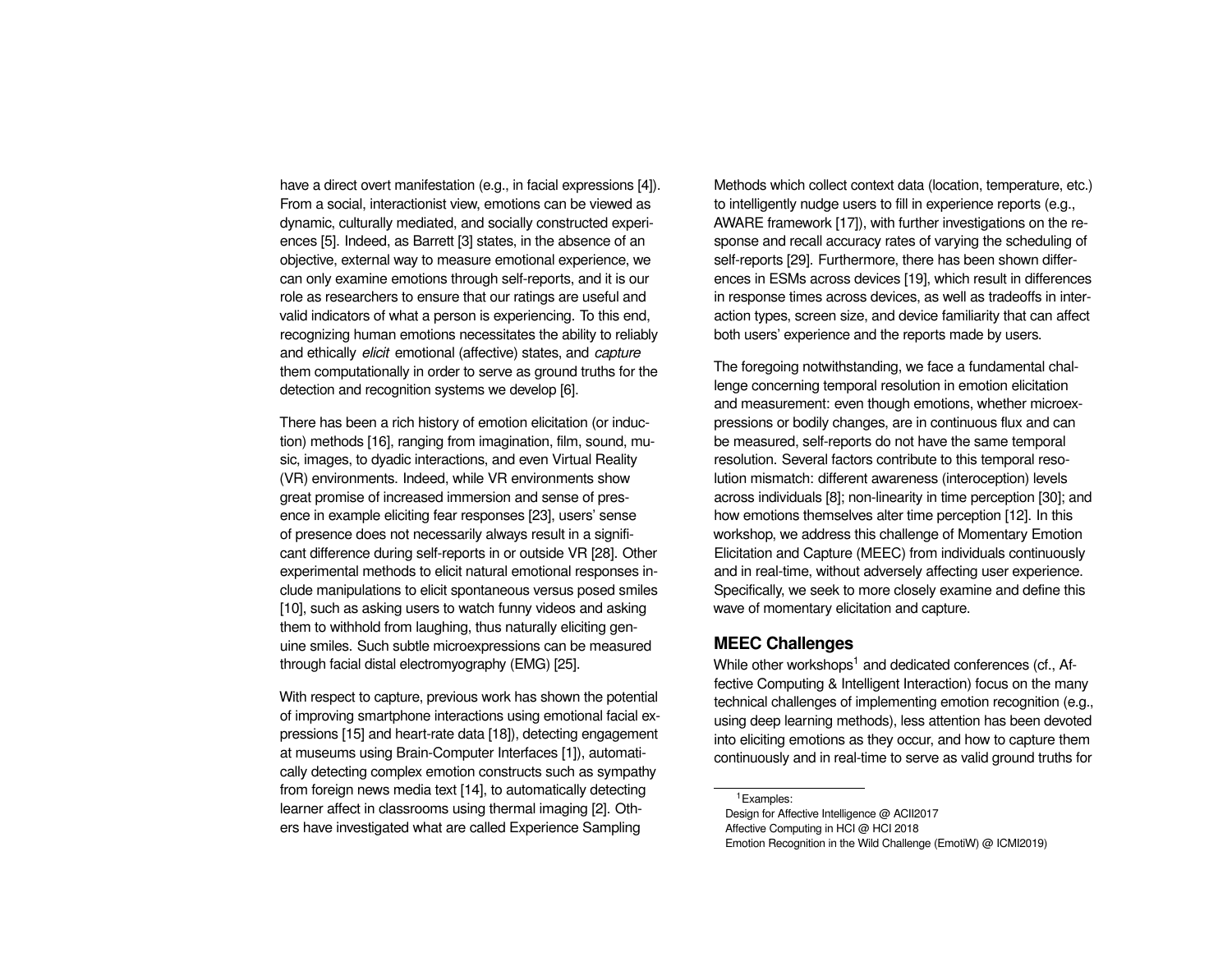the analyses proposed in such venues. Challenges are split across elicitation and capture, and include:

**Elicitation:** Which multi-modal (e.g., film, music) and multisensory (e.g., auditory, taste, olfactory) elicitation methods are most suitable for which contexts? What are the peculiarities across domains (e.g., understanding mobile interaction with and within automated vehicles [\[22\]](#page-7-8)? How can we leverage the immersiveness of VR technologies for use as an elicitation method (cf., [\[24\]](#page-7-9)), and what limits does this impose on capture? How do we elicit emotional states over time (e.g., mood)? What ethical considerations in elicitation [\[6\]](#page-6-3) need to be considered to ensure we respect the users' personal, cognitive, and emotional boundaries?

**Capture:** How can we capture a wider range of human emotions / feelings / moods, in the moment that they occur? While methods are being developed to collect in situ affect data [\[9\]](#page-6-12), challenges remain in the range of emotions and moods we can capture [\[7\]](#page-6-13). Importantly, which emotions should we capture [\[11\]](#page-6-14) and how do cross-cultural differences impact this [\[21\]](#page-7-10)? What emotional models do we draw upon, discrete e.g., Ekman's six basic emotions [\[13\]](#page-6-15) or dimensional, e.g., Russell's Circumplex model [\[26\]](#page-7-11)? Which annotation modalities (e.g., speech, gestures) and tools (e.g., questionnaires, ESMs) are most apt? Which devices (e.g., mobile, wearable) and sensors (e.g., RGB / thermal cameras, EEG) provide a good trade-off between unobtrusiveness and accurate measurements? How can we factor in attentional considerations (e.g., interruptions) to lower dropoff rates and improve self-reports in ESMs?

As a community of HCI researchers, we need to steer research addressing the slippery problem of elicitation and capture of emotions in the moment. Together with the Affective Computing community, we need to concretely define the collection and capture of valid emotion ground truths as an agenda and goal for the CHI community. Thus, the overarching goal of

the first edition of the MEEC workshop is to establish lasting and meaningful connections across research communities concerned with affective computing, and to bring together students and researchers from various disciplines who are working on studying, designing, building, and/or evaluating the capture, prediction, and communication of human emotions.

## **Pre-workshop Plans**

*Participants and Workshop Publicity*

We aim for the workshop to be interdisciplinary by nature, addressing academic researchers as well as industry. We expect participants from the areas of CHI, ACII, UbiComp, ICMI, but also related areas including (cognitive) psychology and industrial design. The program committee comprises researchers and practitioners active in these research areas and who, moreover, plan to encourage participants from their institutes to submit to this workshop. This would ensure active participation in the preparation and execution of the workshop. We plan to encourage young scientists and PhD students to explore their research topics with domain experts. The call for papers will be distributed through the ACM SIGCHI mailing list, and further promoted though a website we will set up, as well as social networks (e.g., Twitter, Facebook). We expect approximately 15-20 participants, where 20 is the maximum. Furthermore, we will request participants to read all accepted submissions prior to the workshop day.

The workshop results will be made available on the workshop website (<https://meec-ws.com>) as well as in dedicated proceedings. This will help attract higher quality submissions, and allow for increased exposure and impact of the workshop before and after the event.

#### *Key dates*

- Call out: 11 December 2019
- Submission deadline: 11 February 2020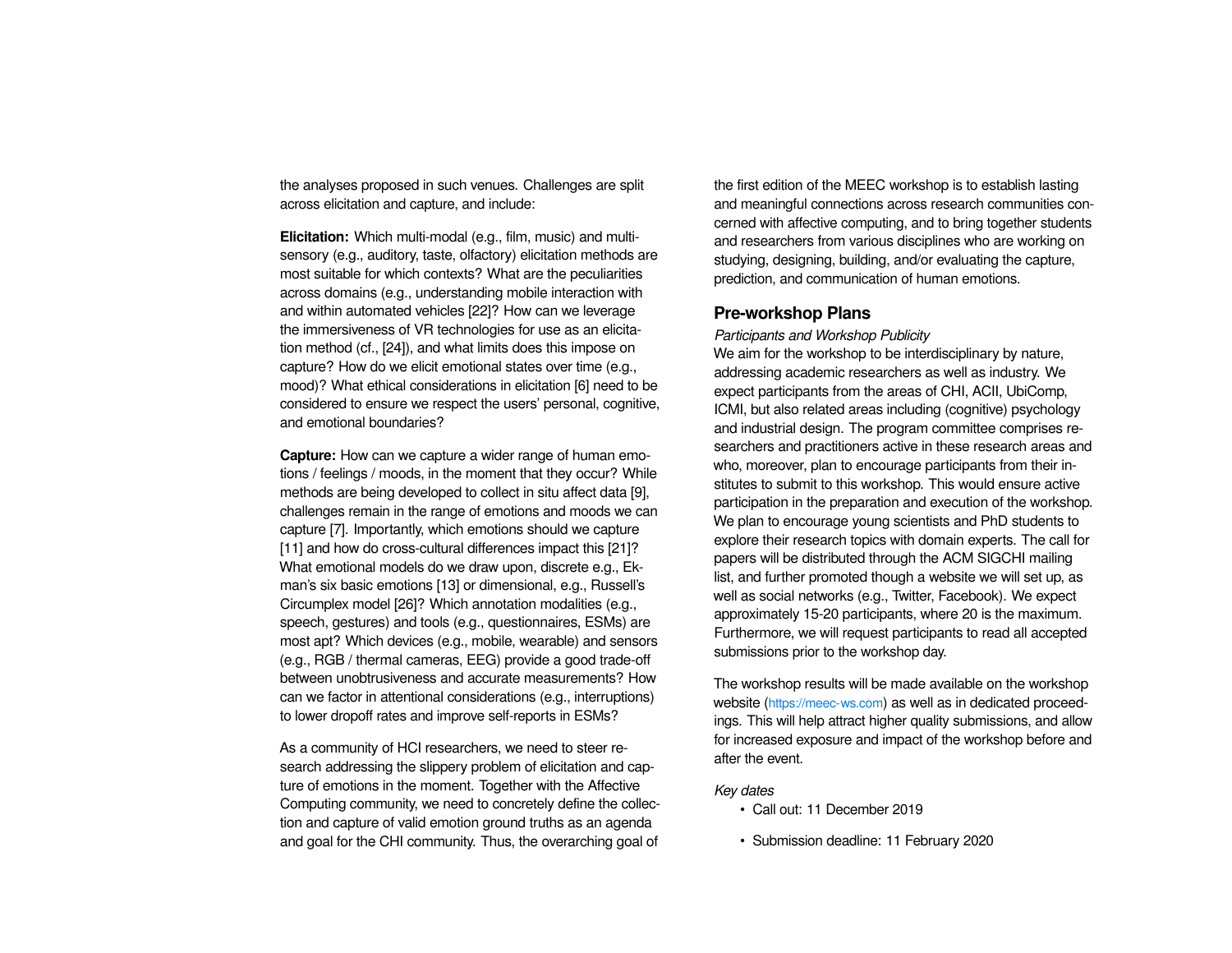- Notification of acceptance: 28 February 2020
- Workshop day: Saturday 25 or Sunday 26 April 2020

#### **Workshop Plan**

We plan for a full one-day workshop with submissions as position papers (2-8 pages), demos, and/or posters (A0 format) focusing on novel concepts, perspectives, or works in progress.

An important goal is to attract high-quality submissions spanning multiple research disciplines to encourage and shape the discussion on momentary emotion elicitation and capture. Also important is that the workshop will be highly interactive and group based in order to create a sense of community. Proposed schedule is shown in [Table 1.](#page-4-0)

For the **elicitation** part, we will start the day with lightening talks to set the stage and inspire participants. By including a poster and demo session alongside lightening talks, we aim to ensure focused and lively discussion. These topics will be used as inspiration for the interactive elicitation method sketching part. This will be in 4-5 groups, where each group will sketch out a series of *novel* momentary elicitation techniques by each focusing on a single human sensation (e.g., visual, olfactory) and 2-3 emotions to be evoked (see [Figure 1\)](#page-3-0). These can span multiple modalities and domains. Afterwards, each group will share be asked to demonstrate their elicitation technique(s) on one of us. This will involve role-playing, pantomime, storytelling, sensory stimulation, digital media (in AR/VR), or any means by which our emotions can be elicited (so long as they respect ethical boundaries within and beyond the WS).

For the **capture** part of the workshop, as organizers we will start by providing a survey of current sensing and annotation techniques. We will open the floor for discussion so as to allow participants to fill in knowledge gaps. With this survey of work fresh in our minds, we will begin the mapping session. In groups, each group will be asked to consider which elicitation method applies when, where, and with which sensing / annotation technique it is most suitably paired. Groups will be divided by modalities, and will be asked to chart out this using colored sticky notes. These mappings will be transferred to digital form and later shared on the WS website. To facilitate the workshop activities we would require the following resources: A0 poster pin-up boards and pins or glue tack, flipchart boards for 3-4 groups, flexible table arrangements, different colored post-its, pens, and color markers.

Submissions will be reviewed by the workshop organizers. Participants will be selected based on the Extended Abstract reviews for quality, novelty and inspirational aspects, aiming for a good balance of different perspectives on the topic of momentary emotion elicitation and capture. After the workshop, we will provide a summary report to be published on the website, an ACM Interactions contribution, and put the proceedings (in .pdf) online.

## **Organizers and Program Committee**

Below are short biographies of each organizer. Expertise and interests are complementary and reflect the interdisciplinary perspectives of the workshop topic.

**Abdallah El Ali** (main contact) is a tenure-track researcher at the Distributed & Interactive Systems group at Centrum Wiskunde & Informatica (CWI) in the Netherlands. His research focuses on capturing, predicting, and communicating momentary human emotion and behavior. He combines advances in HCI and machine learning to enable pervasive affect sensing in and beyond mobile interactions. Website: <https://abdoelali.com/>

**Monica Perusquía-Hernández** is a Research Associate at NTT Communication Science Laboratories, Japan. Her research interests include affective computing, bio-signal pro-



<span id="page-3-0"></span>**Figure 1:** Printouts of Russell's Circumplex model of emotions [\[26\]](#page-7-11) (*adapted*) will be used as a probe.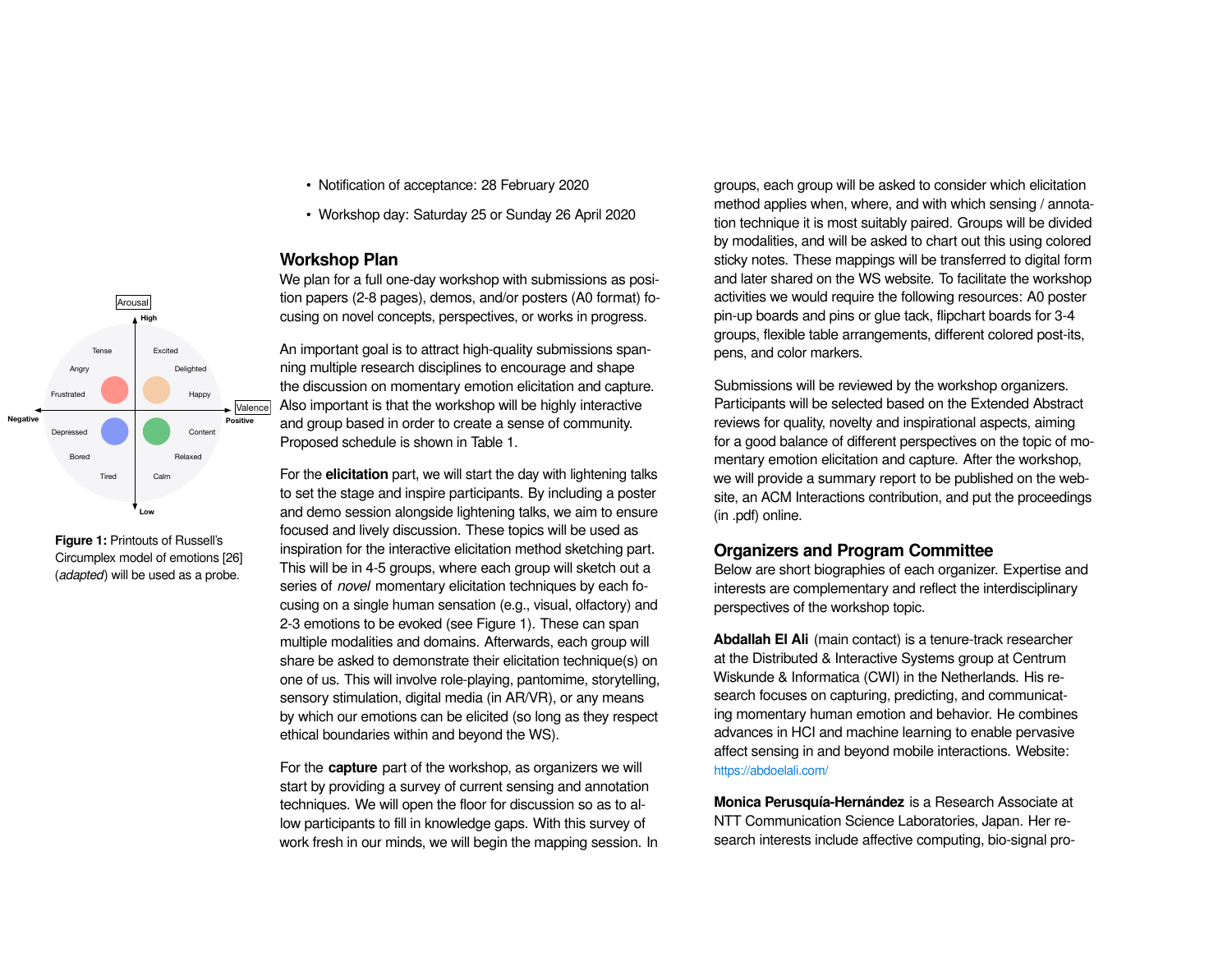#### **Table 1:** Proposed schedule

<span id="page-4-0"></span>

|             | Time                           | Activity                                                                                                                                                                               |
|-------------|--------------------------------|----------------------------------------------------------------------------------------------------------------------------------------------------------------------------------------|
|             | $9:00 - 9:10$<br>$9:10 - 9:30$ | Brief welcome to the workshop<br>Speed dating session for participants, highlight-<br>ing (a) why they attended this workshop and (b)<br>sharing a story of own elicitation challenges |
|             | 9:30-10:30                     | Lightening talks (3-4 min. per participant)                                                                                                                                            |
| Elicitation | 10:30-11:00                    | Coffee & snacks break                                                                                                                                                                  |
|             | 11:00-12:00                    | Elicitation method sketching (in 4-5 groups)                                                                                                                                           |
|             | 12:00-12:30                    | Group presentations (7 min. per group)                                                                                                                                                 |
|             | 12:30-14:00                    | Lunch (organizers will arrange joint lunch for<br>participants)                                                                                                                        |
|             | 14:00-14:30                    | Organizers give survey of sensing and annota-<br>tion techniques                                                                                                                       |
|             | 14:30-15:00                    | Open discussion about additional techniques                                                                                                                                            |
|             | 15:00-15:30                    | Coffee & snacks break                                                                                                                                                                  |
| Capture     | 15:30-16:30                    | Mapping session (in 4-5 groups): which elicita-<br>tion method applies when, where, and paired<br>with which sensing / annotation technique                                            |
|             | 16:30-17:00                    | Wrap up on workshop output, actions for follow-<br>up activities                                                                                                                       |
|             | $17:00+$                       | After workshop wrap up and exchange of con-<br>tacts, further informal discussion continues<br>during drinks and dinner                                                                |

cessing, augmented human technology, and artificial intelligence. In particular, she is interested in sensing techniques such as Computer Vision, EMG and Skin Conductance for congruence estimation between facial expressions and emotions when assessing user experience.

**Pete Denman** is a Senior Designer developing exploratory prototypes in "Labs" at Intel Corp. Focus on capturing emotion in daily life. He guides ideas through the design process, working with developers, engineers, and ethnographic researchers to create future technologies. Known best for being the lead designer at Intel for famed physicist Stephen Hawking's speech software, Denman could relate to Hawking's circumstances more than most due to his disability. Pete has a passion for connecting the areas of disabilities and learning/education with technology. Denman's current work focuses on affective computing and robots.

**Yomna Abdelrahman** is a postdoctoral researcher at the Bundeswehr University Munich in Germany. Her research focuses on Thermal Imaging operating in the far-infrared spectrum, novel interactive systems, engagement sensing and adaptive bio-sensor assistive systems. Recently, her research focus shifted to affective computing using thermal cameras as unobtrusive sensor.

**Mariam Hassib** is a postdoctoral researcher at the Bundeswehr University Munich in Germany. Her research interests are Brain Computer Interfaces (BCI), and Physiological Computing. She is working on building systems which provide feedback and adapt to the cognitive and affective states of users. She leverages the current ubiquity of BCI devices and wearable physiological sensors to create new tools that support cognitive-awareness outside the lab environment.

**Alexander Meschtscherjakov** is Associate Professor at the Center for Human-Computer Interaction of Salzburg University. He is focusing on persuasive interaction technologies, automotive user interfaces, contextual user experience and challenges of automation for HCI with a special focus on affective computing. He has co-organised conferences such as Persuasive '15 and more than 25 workshops (e.g., CHI 2019 [\[27\]](#page-7-12)).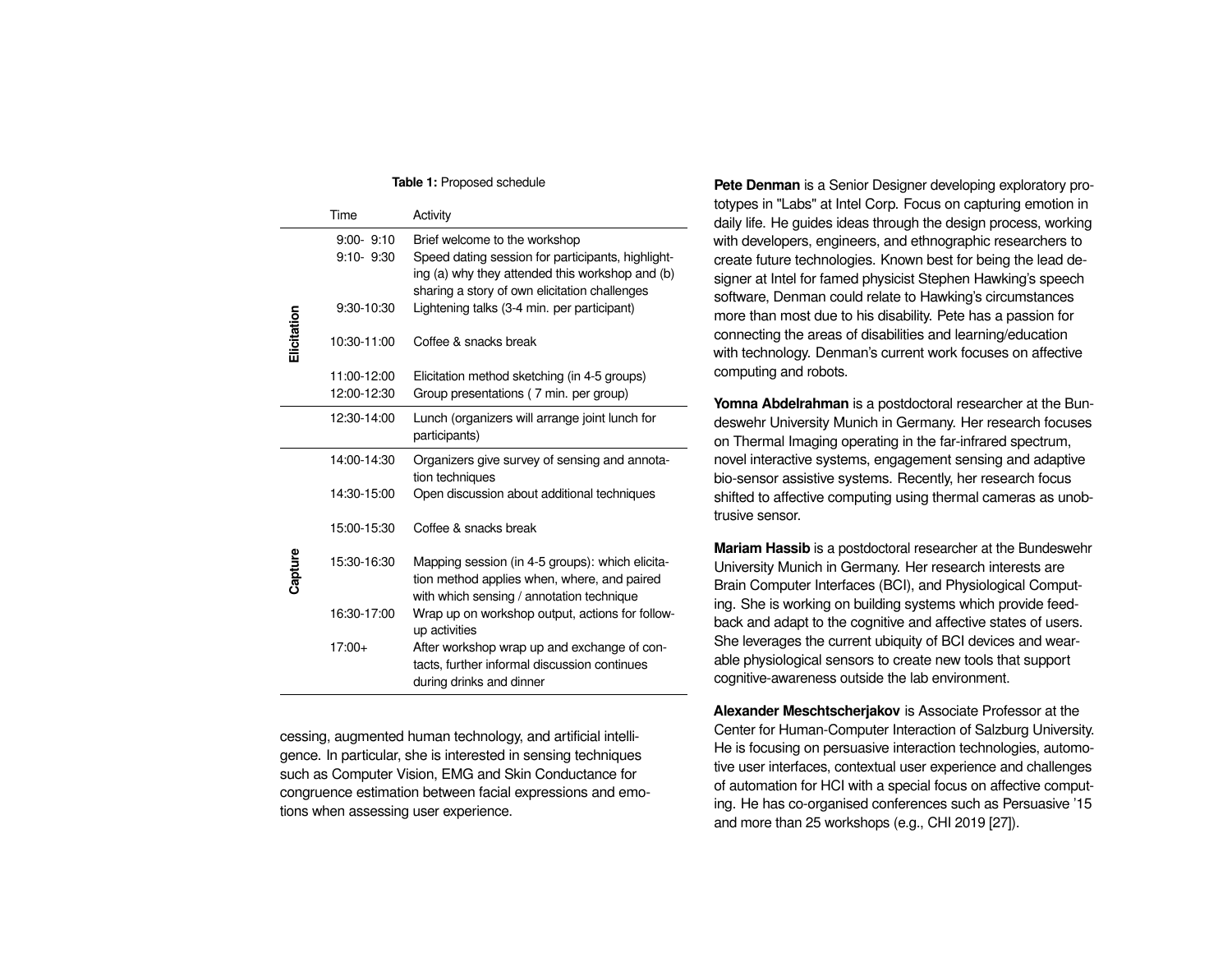**Denzil Ferreira** is an Associate Professor in Mobile Computing. His research interests are on technology-driven human behavior sensing and modeling, juxtaposing methods from large-scale data analysis, sensor instrumentation, applied machine learning, mobile and ubiquitous computing to understand and study a variety of human behavioral and social phenomena in naturalistic settings.

**Niels Henze** is professor for Media Informatics at the University of Regensburg. His research interests are mobile humancomputer interaction and pervasive computing. Particularly, he is interested in large-scale studies using mobile application stores as a research tool, interlinking physical objects and digital information, and multimodal interfaces. His recent work focuses on identifying, manipulating and evaluating how our sense of presence is affected in virtual reality environments.

## **Call for Participation**

To train machines to sensibly detect and recognize human emotions, we need valid emotion ground truths. A fundamental challenge here is the momentary emotion elicitation and capture (MEEC) from individuals continuously and in real-time, without adversely affecting user experience. In this one-day CHI 2020 workshop, we will (a) explore and define novel elicitation tasks (b) survey sensing and annotation techniques (c) create a taxonomy of when and where to apply an elicitation method.

We seek contributions across disciplines that explore how emotions can be naturally elicited and captured in the moment. Topics include:

## **Elicitation:**

• multi-modal (e.g., film, music) and multi-sensory (e.g., auditory, taste, olfactory) elicitation

• emotion elicitation across domains (e.g., automotive, healthcare)

- elicitation and immersiveness (e.g., AR, VR)
- elicitation over time (e.g., mood)
- ethical considerations

## **Capture:**

- emotion models (dimensional, discrete)
- annotation modalities (e.g., speech, gestures) and tools (e.g., questionnaires, ESMs)
- devices (e.g., mobile, wearable) and sensors (e.g., RGB / thermal cameras, EEG)
- attention considerations (e.g., interruptions)

## *Submission*

We invite position papers, posters, and demos (2-8 pages, incl. references) that describe/showcase emotion elicitation and/or capture methods. Submissions will be peer-reviewed by 2 peers, and selected on their potential to spark discussion. Submissions should be prepared according to the SIGCHI Extended Abstracts format and submitted in PDF through Easychair (<https://easychair.org/conferences/?conf=meec2020>). Accepted submissions will be made available on the workshop website. At least one author must register for the workshop and one day of the conference.

- Deadline: 11 February 2020
- Notification: 28 February 2020
- Workshop: Saturday/Sunday, 25-26 April 2020

Website: <https://meec-ws.com/>

# **REFERENCES**

<span id="page-5-0"></span>[1] Yomna Abdelrahman, Mariam Hassib, Maria Guinea Marquez, Markus Funk, and Albrecht Schmidt. 2015. Implicit Engagement Detection for Interactive Museums Using Brain-Computer Interfaces. In *Proc. MobileHCI '15*. ACM, New York, NY, USA, 838–845. DOI: <http://dx.doi.org/10.1145/2786567.2793709>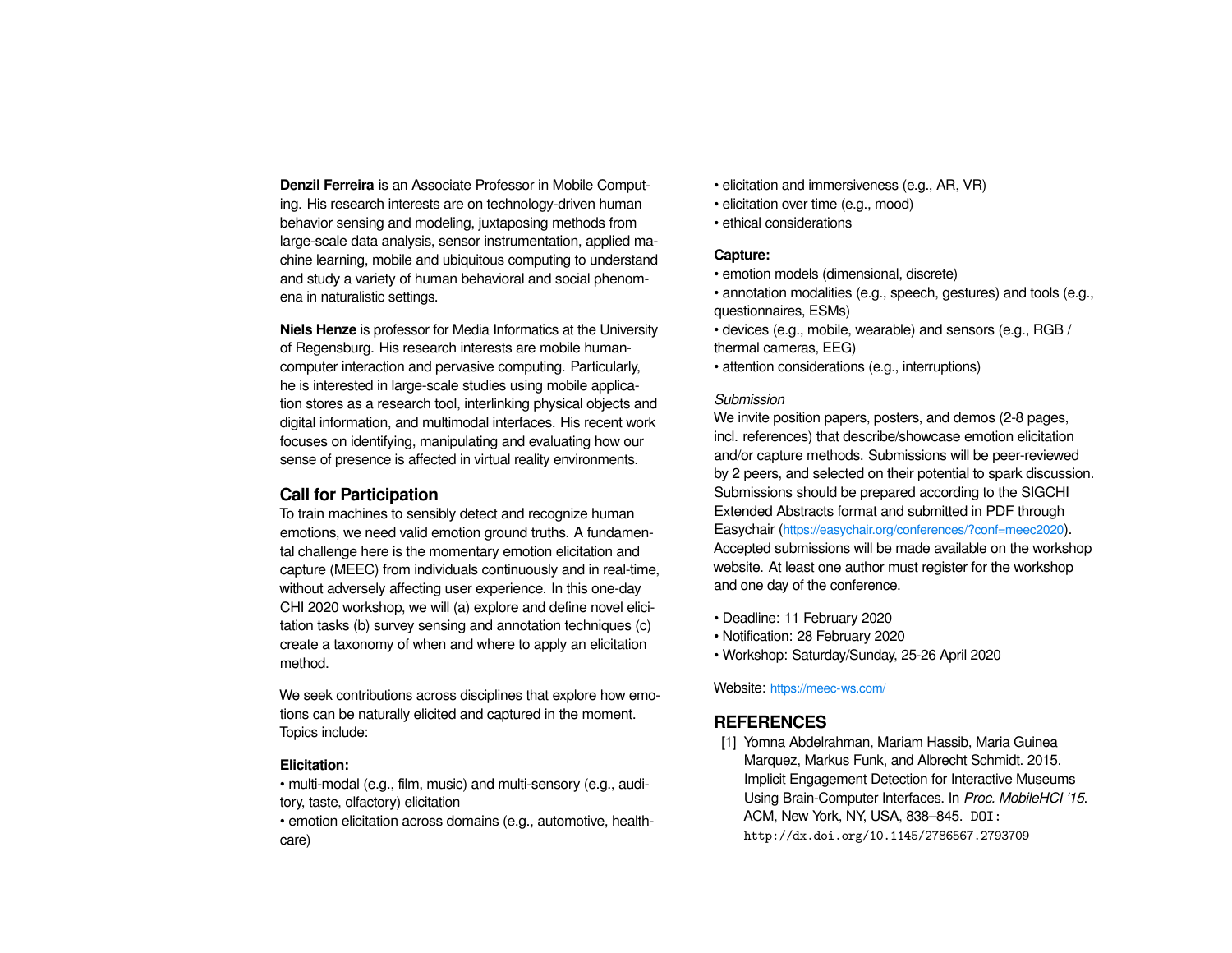- <span id="page-6-8"></span>[2] Yomna Abdelrahman, Eduardo Velloso, Tilman Dingler, Albrecht Schmidt, and Frank Vetere. 2017. Cognitive heat: exploring the usage of thermal imaging to unobtrusively estimate cognitive load. *Proc. IMWUT '17* 1, 3 (2017), 33.
- <span id="page-6-2"></span>[3] Lisa Feldman Barrett, 2004. Feelings or words. Understanding the content in self-report ratings of emotional experience. In *Are emotions natural kinds? Perspectives on Psychological*.
- <span id="page-6-0"></span>[4] Lisa Feldman Barrett, Ralph Adolphs, Stacy Marsella, Aleix M. Martinez, and Seth D. Pollak. 2019. Emotional Expressions Reconsidered: Challenges to Inferring Emotion From Human Facial Movements. *Psychological Science in the Public Interest* 20, 1 (2019), 1–68.
- <span id="page-6-1"></span>[5] Kirsten Boehner, Rogério DePaula, Paul Dourish, and Phoebe Sengers. 2007. How emotion is made and measured. *IJHCS* 65, 4 (2007), 275 – 291.
- <span id="page-6-3"></span>[6] R.A. Calvo, S. D'Mello, J. Gratch, and A. Kappas. *The Oxford Handbook of Affective Computing*.
- <span id="page-6-13"></span>[7] R. Cowie, E. Douglas-Cowie, N. Tsapatsoulis, G. Votsis, S. Kollias, W. Fellenz, and J. G. Taylor. 2001. Emotion recognition in human-computer interaction. *IEEE Signal Processing Magazine* 18, 1 (Jan 2001), 32–80. DOI: <http://dx.doi.org/10.1109/79.911197>
- <span id="page-6-10"></span>[8] Hugo D Critchley and Sarah N Garfinkel. 2017. Interoception and emotion. *Current Opinion in Psychology* 17 (oct 2017), 7–14.
- <span id="page-6-12"></span>[9] Pete Denman, Erica Lewis, Sai Prasad, Jennifer Healey, Haroon Syed, and Lama Nachman. 2018. Affsens: A Mobile Platform for Capturing Affect in Context. In *Proc. Adjunct MobileHCI '18*. ACM, New York, NY, USA, 321–326. DOI:

<http://dx.doi.org/10.1145/3236112.3236158>

- <span id="page-6-5"></span>[10] Hamdi Dibeklioğlu, Albert Ali Salah, and Theo Gevers. 2012. Are You Really Smiling at Me? Spontaneous versus Posed Enjoyment Smiles. In *Computer Vision – ECCV 2012*, Andrew Fitzgibbon, Svetlana Lazebnik, Pietro Perona, Yoichi Sato, and Cordelia Schmid (Eds.). Springer Berlin Heidelberg, Berlin, Heidelberg, 525–538.
- <span id="page-6-14"></span>[11] Sidney D'Mello and Rafael A. Calvo. 2013. Beyond the Basic Emotions: What Should Affective Computing Compute?. In *Proc. CHI EA '13*. ACM, New York, NY, USA, 2287–2294.
- <span id="page-6-11"></span>[12] Sylvie Droit-Volet and Warren H. Meck. 2007. How emotions colour our perception of time. *Trends in Cognitive Sciences* 11, 12 (dec 2007), 504–513.
- <span id="page-6-15"></span>[13] Paul Ekman. 1992. An argument for basic emotions. *Cognition and Emotion* (1992), 169–200.
- <span id="page-6-7"></span>[14] Abdallah El Ali, Tim C. Stratmann, Souneil Park, Johannes Schöning, Wilko Heuten, and Susanne C.J. Boll. 2018. Measuring, Understanding, and Classifying News Media Sympathy on Twitter After Crisis Events. In *Proc. CHI '18*. Article 556, 13 pages.
- <span id="page-6-6"></span>[15] Abdallah El Ali, Torben Wallbaum, Merlin Wasmann, Wilko Heuten, and Susanne CJ Boll. 2017. Face2Emoji: Using Facial Emotional Expressions to Filter Emojis. In *Proc. EA CHI '17*. ACM, New York, NY, 1577–1584.
- <span id="page-6-4"></span>[16] Seyedeh Maryam Fakhrhosseini and Myounghoon Jeon. 2017. Chapter 10 - Affect/Emotion Induction Methods. In *Emotions and Affect in Human Factors and Human-Computer Interaction*, Myounghoon Jeon (Ed.). Academic Press, San Diego, 235 – 253.
- <span id="page-6-9"></span>[17] Denzil Ferreira, Vassilis Kostakos, and Anind K. Dey. 2015. AWARE: Mobile Context Instrumentation Framework. *Frontiers in ICT* 2 (2015), 6. DOI: <http://dx.doi.org/10.3389/fict.2015.00006>